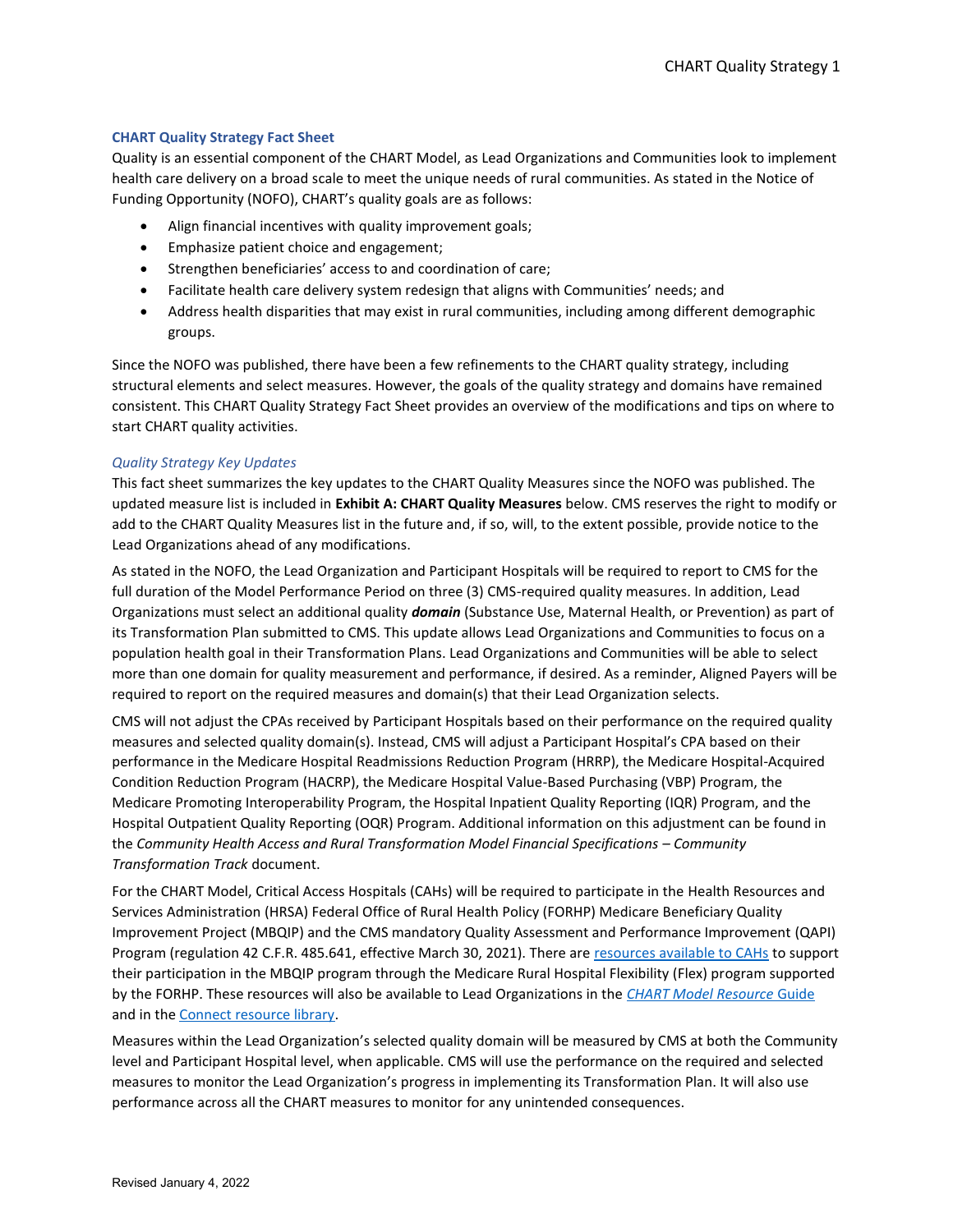## Where to Start CHART Quality Activities

Lead Organizations and Community Partners are encouraged to start considering ways to improve quality and population health outcomes by first familiarizing themselves with the Community's current performance on the quality measures identified in **Exhibit A: CHART Quality Measures**. Th[e CHART Dashboard](https://bival.cms.gov/) is a great resource for the Lead Organization as it shows each Lead Organization's baseline performance on each of the required and optional quality measures; identifying areas for improvement or differences amongst zip codes in a Community that will help inform a Lead Organization's Transformation Plan activities.

As part of the Transformation Plan process, each Lead Organization must describe its rationale for selecting the quality domain and its associated quality measures in its Transformation Plan. Each Lead Organization must also describe specific quality improvement goals and action steps for these quality measures and domains in the Transformation Plan.

| <b>Quality and</b><br><b>Population</b><br><b>Health Domain</b> | <b>Full Measure Title</b>                                                                                   | <b>Shortened</b><br><b>Name</b>  | <b>NQF ID</b>               | <b>Steward</b>                                                            | <b>Type</b> | <b>Data Source</b>               |
|-----------------------------------------------------------------|-------------------------------------------------------------------------------------------------------------|----------------------------------|-----------------------------|---------------------------------------------------------------------------|-------------|----------------------------------|
| Chronic<br>Conditions<br>(Required)                             | <b>Prevention Quality</b><br>Chronic Composite<br>(Inpatient<br>avoidable chronic<br>disease<br>admissions) | <b>POI 92</b>                    | N/A                         | Agency for Health<br>Care Research<br>and Quality                         | Outcome     | Claims                           |
| <b>Care Coordination</b><br>(Required)                          | Plan All-Caused<br>Readmission                                                                              | <b>HEDIS PCR</b>                 | <b>NQF</b><br>1768          | National<br>Committee for<br><b>Quality Assurance</b><br>(see Appendix A) | Outcome     | Claims                           |
| Patient<br>Experience and<br>Engagement<br>(Required)           | <b>Hospital Consumer</b><br>Assessment of<br><b>Health Care</b><br>Providers and<br>Systems                 | <b>HCAHPS</b>                    | <b>NQF</b><br>0166          | <b>CMS</b>                                                                | Outcome     | Hospital<br>Compare<br>Reporting |
| Substance Use                                                   | Pharmacotherapy<br>for Opioid Use<br>Disorder                                                               | <b>HEDIS</b><br>POD <sup>1</sup> | <b>NQF</b><br>3400,<br>3175 | National<br>Committee for<br><b>Quality Assurance</b>                     | Outcome     | Claims                           |
| Substance Use                                                   | Follow up after ED<br>Visit for Alcohol<br>Use and Other<br>Drug Abuse or<br>Dependence                     | <b>FUA-HH</b>                    | <b>NWF</b><br>3488          | National<br>Committee for<br><b>Quality Assurance</b>                     | Process     | Claims                           |
| Substance Use                                                   | Use of Opioids at<br>High Dosage in<br>Persons without<br>Cancer                                            | N/A                              | <b>NOF</b><br>2940          | <b>Pharmacy Quality</b><br>Alliance                                       | Process     | Claims                           |
| Maternal Health                                                 | Prenatal and<br>Postpartum Care                                                                             | PPC-AD                           | <b>NOF</b><br>$1517^2$      | National<br>Committee for<br><b>Quality Assurance</b>                     | Process     | Claims                           |

#### **Exhibit A: CHART Quality Measures**

<sup>1</sup> *HEDIS POD includes a combined rate from two NQF-endorsed measures.*

<sup>2</sup> *This measure is no longer endorsed by NQF.*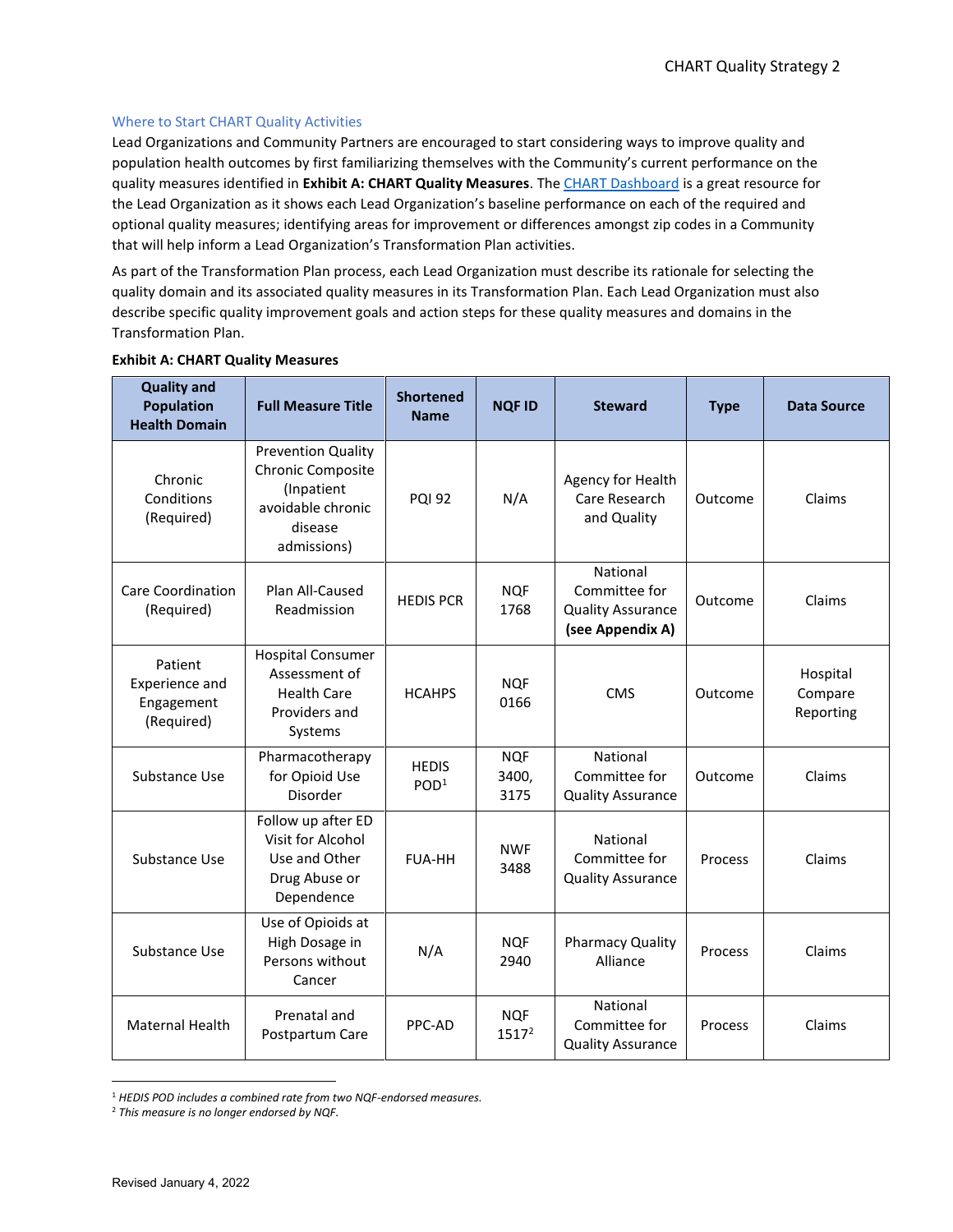| <b>Quality and</b><br><b>Population</b><br><b>Health Domain</b> | <b>Full Measure Title</b>                                                                              | <b>Shortened</b><br><b>Name</b> | <b>NQFID</b>                    | <b>Steward</b>                                        | <b>Type</b> | <b>Data Source</b> |
|-----------------------------------------------------------------|--------------------------------------------------------------------------------------------------------|---------------------------------|---------------------------------|-------------------------------------------------------|-------------|--------------------|
| <b>Maternal Health</b>                                          | Prenatal and<br>Postpartum Care:<br>Timeliness of<br><b>Prenatal Care</b>                              | PPC-CH                          | <b>NOF</b><br>1517 <sup>3</sup> | National<br>Committee for<br><b>Quality Assurance</b> | Process     | Claims             |
| <b>Maternal Health</b>                                          | Contraceptive Care<br>- Postpartum                                                                     | N/A                             | <b>NOF</b><br>2902              | US Office of<br><b>Population Affairs</b>             | Process     | Claims             |
| Prevention                                                      | <b>Preventive Care</b><br>and Screening:<br>Tobacco Use:<br>Screening and<br>Cessation<br>Intervention | N/A                             | <b>NOF</b><br>0028              | National<br>Committee for<br><b>Quality Assurance</b> | Process     | Claims             |
| Prevention                                                      | <b>Breast Cancer</b><br>Screening                                                                      | <b>HEDIS BCS</b>                | <b>NQF</b><br>2372              | National<br>Committee for<br><b>Quality Assurance</b> | Process     | Claims             |
| Prevention                                                      | Adults' Access to<br>Preventive &<br>Ambulatory Health<br><b>Services</b>                              | <b>HEDIS AAP</b>                | N/A                             | National<br>Committee for<br><b>Quality Assurance</b> | Process     | Claims             |
| Prevention                                                      | Child and<br>Adolescent Well-<br>Care Visits <sup>4</sup>                                              | <b>HEDIS</b><br>WCV-CH          | <b>NOF</b><br>1516              | National<br>Committee for<br><b>Quality Assurance</b> | Process     | Claims             |

<sup>3</sup> *This measure is no longer endorsed by NQF.*

<sup>4</sup> *The Well-Child Visits in the Third, Fourth, Fifth, and Sixth Years of Life (W34-CH) and Adolescent Well-Care Visits (AWC-CH) measures were modified by the measure steward into a combined measure that includes rates for Ages 3 to 11, 12 to 17, 18 to 21, and a total rate. The NQF number refers to the endorsement of the W34-CH measure.*